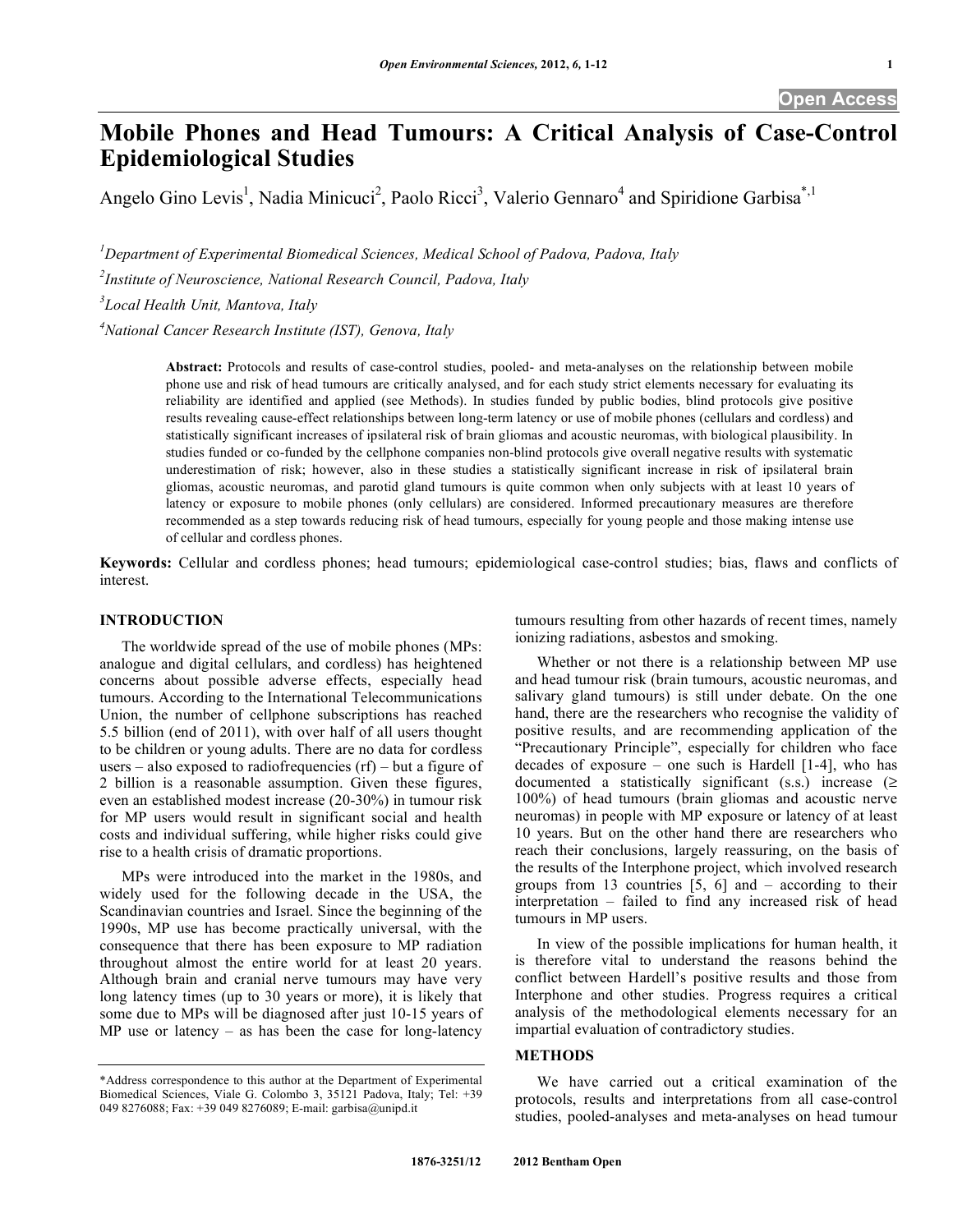risk among MP users, and for each study have identified the elements that should be taken into account to ensure an impartial evaluation of its reliability, namely:

- the number of subjects selected (cases and controls), and the percentage of their participation in the study;
- the percentage of actually exposed subjects, based on the frequency and duration of the MP use;
- the inclusion among the exposed of all users of MPs, cordless included, as well as of the most exposed subjects – those making intense use of MPs, youngest and those living in rural areas;
- the compatibility of latency and/or exposure time since first use of MPs with the progression time of the examined tumours  $( \geq 10 \text{ years});$
- the laterality of the head tumour localisation relative to the habitual laterality of MP use;
- the distribution of the relative risk values ("Odds Ratios",  $OR$ ) > or < 1, their statistical significance (95% Confidence Interval, CI), and the probability that such distribution might be random;
- the full and correct selection and citation of data included in the meta-analyses;
- the financial support by independent sources or by cellphone companies.

 We have quantified the total number of OR values from each study, independently of sex, age, exposure time or latency of the examined subjects. Since the OR estimates reported by each author are not independent, a statistical comparison between the percentages of  $ORs > 1$  or  $\leq 1$  is difficult. However, a simple comparison of their percentage may indicate if their differences are more or less random, or might be due to a significantly increased risk or a substantial protective effect, or else - in the absence of plausibility of either of these effects - to errors and/or distortions in the study design.

# **RESULTS**

 The pooled analyses of epidemiological case-control studies by Hardell produced positive results indicating a cause-effect relationship: MP exposure for or latency of at least 10 years increased by up to 100% the risk of tumour ipsilateral with the side of the head preferred for phone use – the only side significantly irradiated – with statistical significance for brain gliomas and acoustic neuromas [1-4]. On the contrary, studies published under the Interphone project produced "negative" results and are characterized by a substantial underestimation of the risk of tumour [5,6].

 The data published in 2010 by Interphone including the risk of malignant (gliomas) and benign (meningiomas) brain tumours [5], as well as those published in 2011 including the risk of acoustic neuromas [6] in people using only cellular phones (not cordless), have been widely publicised as reassuring by their authors as well as by the organisations that promoted and funded the study (International Agency for Research on Cancer – IARC – and European Union 70%, the cellphone companies 30%) [7], the main agencies responsible for protecting human health [8-13], and over 100 newspapers which printed reassuring headlines round the

world. This is the case despite the first Interphone article [5] being accompanied by a commentary by Saracci and Samet with a very telling title: "Call me on my mobile phone…or better not? — a look at the INTERPHONE study results" [14]; they pointed out some major defects of the Interphone protocol and results which would have substantially 'diluted" risk estimates:

- a too-short daily cellphone use (mean: 2-5 min a day), even in the highest-exposure category, relative to the intense use prevailing today;
- a too-short exposure or latency time: less than 5% of meningioma cases and less than 9% of glioma cases have at least 10 years of MP use or latency;
- the systematic reduction in risk (at least  $30\%$ ), which has a minimum probability of being due to chance – so supporting the contention, without any biological plausibility, that cellphone use could provide protection from developing cancer.

 The conclusions of Saracci and Samet were therefore that: "Overall, a consistent inter-country pattern of replicated reduced risk for both meningioma and glioma is shown ... with only three odds ratios (ORs) out of 50 above 1. These results are also in line with the detailed findings already published in separate reports, involving nearly half of the cancer cases, from some of the participating countries. On the null hypothesis that there is no association between mobile phone use and brain cancer, ORs fluctuating randomly above and below 1 would be expected, whereas the observed patterns of reduced risks, on average of the order of 30%, would have a tiny probability of occurring just by chance. Having ruled out chance and the possibility of a protective effect – absent any supporting biological evidence – less plausible than the possibility of bias from a variety of sources, bias stands as the most likely explanation of the observed results. As already noted, this interpretation carries the uncomfortable consequence that the interpretation of any result of the study becomes problematic, unless the sources of bias are identified and their consequences quantified ... A substantiated downward and generalized bias implies that any observed increase in risk would be underestimated, independent of statistical significance … Therefore we commend the Interphone investigators for a rigorously implemented protocol and the careful exploration of bias. Interphone clearly demonstrates that epidemiological research has to give major emphasis to bias prevention and control".

 In this context, we consider extremely important the editorial by Cardis - former coordinator of the Interphone project itself - and Sadetzki [15]. This latter headed the Israeli Interphone team, and her own studies - showing large increases in parotid tumour risk in regular and long-time users of cellphones [16] – were presented in September 2009 to the US Senate [17]. Their editorial [15] has a rather eloquent title: "Indications of possible brain-tumour risk in mobile-phone studies: should we be concerned? ". Furthermore, the highly risk-assertive statements of the two authors were not based on new experimental data, but instead on a critical review of the results of the Interphone final study on brain tumour risk in cellphone users, to which they themselves contributed [5]. In our view their stance represents a milestone in the quest for truth.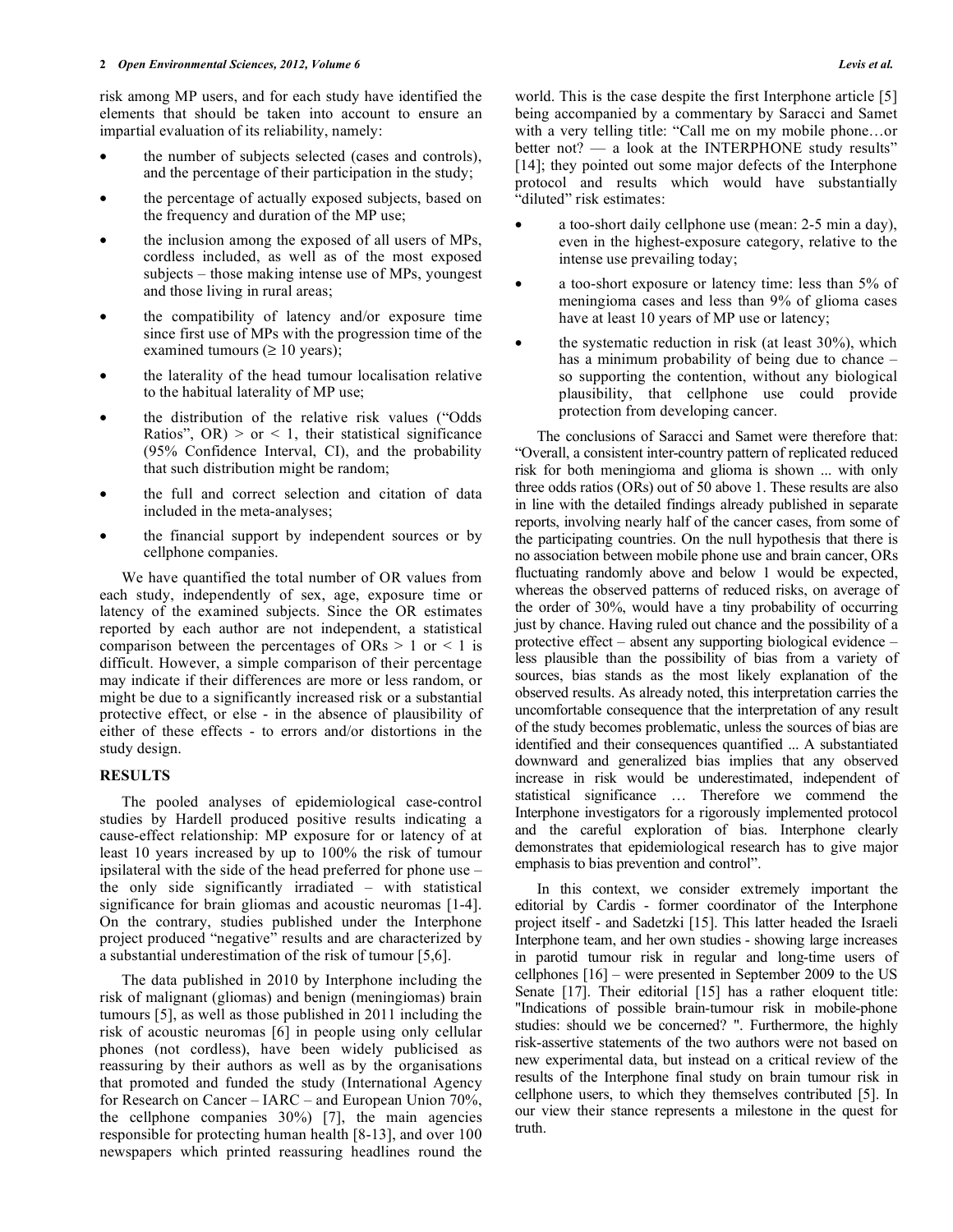The editorial of Cardis and Sadetzki takes further the remarks by Saracci and Samet, and leaves little doubt about the relevance of our criticisms, which we document on as follows (Table **1**):

• of the 17 Interphone studies [16, 18-33], fewer than 10% of the exposed cases and controls had completed at least 10 years of cellphone latency or continued use, which means that over 90% had an inadequate exposure time. Since in most of the tumours

#### **Table 1. Main Features of the Case-Control Studies by Hardell and Interphone on the Relationships Between MP Use and Head Tumours**

| <b>Author (Tumour Type)</b>                |                       |                    | n. and % Participants n. and % Exposed |                 |              |                 | n. and % Exposed<br>$\geq 10y$ |                  | $n.$ and $%$<br>$OR \neq 1$ |                | $n.$ and $%$<br>95%CI <1                          | $n.$ and $%$<br>95%CI>1                        |
|--------------------------------------------|-----------------------|--------------------|----------------------------------------|-----------------|--------------|-----------------|--------------------------------|------------------|-----------------------------|----------------|---------------------------------------------------|------------------------------------------------|
|                                            |                       | Ref.               | <b>Cases</b>                           | <b>Controls</b> | <b>Cases</b> | <b>Controls</b> | <b>Cases</b>                   | <b>Controls</b>  | <1                          | >1             | Stat. Signif. <sup>O</sup><br>on tot. OR $\leq 1$ | Stat. Signif. <sup>O</sup><br>on tot. $OR > 1$ |
| Hardell et al.                             | 2006                  | $[2]$              | 1254                                   | 2162            | 672          | 1172            | 98                             | 147              | 20                          | 282            | $\mathbf{0}$                                      | 101                                            |
| (benign head tumours)                      |                       |                    | 88%                                    | 89%             | 54%          | 54%             | 8%                             | 7%               | 7%                          | 93%            | 0%                                                | 36%                                            |
| Hardell et al.                             | 2006                  | $\lceil 1 \rceil$  | 905                                    | 2162            | 583          | 1172            | 134                            | 147              | 15                          | 208            | $\mathbf{0}$                                      | 81                                             |
| (malign head tumours)                      |                       |                    | 90%                                    | 89%             | 64%          | 54%             | 15%                            | 7%               | 7%                          | 93%            | 0%                                                | 39%                                            |
| total                                      |                       |                    | 2159                                   | 4324            | 1255         | 1172            | 232                            | 147              | 35                          | 490            | $\mathbf{0}$                                      | 182                                            |
|                                            |                       |                    | 89%                                    | 89%             | 58%          | 54%             | 18%                            | 13%              | 7%                          | 93%            | 0%                                                | 37%                                            |
| Christensen et al.                         | 2004 <sub>©</sub>     | $[21]$             | 107                                    | 214             | 61           | 147             | 2                              | 15               | 13                          | $\overline{4}$ | $\mathbf{1}$                                      | $\mathbf{0}$                                   |
| (acoustic neuromas)                        |                       |                    | 76%                                    | 64%             | 57%          | 69%             | 3%                             | 10%              | 77%                         | 23%            | 0,8%                                              | 0%                                             |
| Lonn et al.                                | 2004                  | [29]               | 148                                    | 604             | 89           | 356             | 14                             | 29               | 16                          | 16             | $\mathbf{0}$                                      | $\overline{c}$                                 |
| (acoustic neuromas)                        |                       |                    | 93%                                    | 72%             | 60%          | 59%             | 16%                            | 8%               | 50%                         | 50%            | 0%                                                | 12,5%                                          |
| Lonn et al.                                | 2005                  | $[22]$             | 644                                    | 674             | 327          | 780             | 30                             | 65               | 180                         | 15             | 15                                                | $\boldsymbol{0}$                               |
| (gliomas, meningiomas)                     |                       |                    | 78%                                    | 71%             | 51%          | 59%             | 9%                             | 8%               | 92%                         | 8%             | 8,3%                                              | 0%                                             |
| Christensen et al.                         | 2005                  | [23]               | 427                                    | 822             | 244          | 560             | 20                             | 39               | 40                          | 11             | $\overline{4}$                                    | $\mathbf{0}$                                   |
| (gliomas, meningiomas)                     |                       |                    | 61%                                    | 64%             | 48%          | 56%             | 8%                             | 7%               | 78%                         | 22%            | 10%                                               | 0%                                             |
| Schoemaker et al.                          | 2005                  | $\lceil 31 \rceil$ | 678                                    | 3553            | 360          | 1934            | 47                             | 212              | 35                          | 17             | $\mathbf{1}$                                      | 1                                              |
| (acoustic neuromas)                        |                       |                    | 82%                                    | 42%             | 53%          | 55%             | 13%                            | 11%              | 67%                         | 33%            | 2,8%                                              | 5,9%                                           |
| Lahkola et al.                             | 2005                  | $[30]$             | 726                                    | 456             | n.r.         | n.r.            | n.r.                           | n.r.             | $\tau$                      | $\mathbf{0}$   | 5                                                 | $\mathbf{0}$                                   |
| (head tumours)                             |                       |                    | 88%                                    | 42%             | n.r.         | n.r.            | n.r.                           | n.r.             | 100%                        | 0%             | 71%                                               | 0%                                             |
| Takebayashi et al.                         | 2006                  | [18]               | 97                                     | 330             | 51           | 192             | $\mathbf{0}$                   | $\mathbf{0}$     | 9                           | $\overline{2}$ | $\mathbf{0}$                                      | $\mathbf{0}$                                   |
| (acoustic neuromas)                        |                       |                    | 81%                                    | 51%             | 53%          | 58%             | 0%                             | $0\%$            | 82%                         | 18%            | 0%                                                | 0%                                             |
| Hepworth et al.                            | 2006                  | $[24]$             | 966                                    | 1716            | 505          | 896             | 48                             | 67               | 31                          | 6              | $\overline{c}$                                    | 1                                              |
| (gliomas)                                  |                       |                    | 51%                                    | 45%             | 52%          | 52%             | 10%                            | 7%               | 84%                         | 16%            | 6,4%                                              | 16,7%                                          |
| Schuz et al.                               | 2006                  | [25]               | 747                                    | 1494            | 229          | 492             | 17                             | 20               | 44                          | 10             | $\mathbf{1}$                                      | $\mathbf{0}$                                   |
| (gliomas, meningiomas)                     |                       |                    | 84%                                    | 61%             | 31%          | 33%             | 7%                             | 4%               | 81%                         | 19%            | 2,3%                                              | $0\%$                                          |
| Lonn et al.                                | $2006$ $\circledcirc$ | [26]               | 172                                    | 681             | 101          | 587             | 6                              | 51               | 32                          | 15             | $\mathbf{0}$                                      | $\mathbf{0}$                                   |
| (parotid gland tumours)                    |                       |                    | 87%                                    | 70%             | 59%          | 60%             | 6%                             | 9%               | 68%                         | 32%            | 0%                                                | $0\%$                                          |
| Klaeboe et al.                             | 2007                  | [19]               | 541                                    | 358             | 279          | 675             | $\mathbf{0}$                   | $\mathbf{0}$     | 92                          | 11             | 9                                                 | $\mathbf{0}$                                   |
| (acoustic neuromas, gliomas, meningiomas)  |                       |                    | 74%                                    | 69%             | 52%          | 50%             | 0%                             | 0%               | 89%                         | 11%            | 14,7%                                             | 0%                                             |
| Lahkola et al.                             | 2007                  | $[32]$             | 1521                                   | 3301            | 869          | 1854            | 143                            | 220              | 67                          | 16             | 37                                                | 1                                              |
| (gliomas)                                  |                       |                    | 60%                                    | 50%             | 58%          | 59%             | 16%                            | 12%              | 81%                         | 19%            | 55%                                               | 6,3%                                           |
| Hours et al.                               | 2007                  | $[27]$             | 350                                    | 455             | 188          | 257             | 3                              | 1                | 69                          | 44             | $\overline{c}$                                    | $\boldsymbol{0}$                               |
| (acoustic neuromas, gliomas, meningiomas)  |                       |                    | 71%                                    | 71%             | 54%          | 56%             | $2\%$                          | 0,4%             | 61%                         | 39%            | 2,9%                                              | $0\%$                                          |
| Schlehofer et al.                          | 2007 <sup>©</sup>     | [20]               | 97                                     | 194             | 28           | 73              | $\boldsymbol{0}$               | 3                | $\,$ 8 $\,$                 | $\overline{c}$ | 1                                                 | $\boldsymbol{0}$                               |
| (acoustic neuromas)                        |                       |                    | 89%                                    | 53%             | 29%          | 38%             | $0\%$                          | 4%               | $80\%$                      | 20%            | 12,5%                                             | $0\%$                                          |
| Sadetzki et al.                            | 2007                  | [16]               | 460                                    | 1266            | 570          | 1372            | $\boldsymbol{0}$               | $\boldsymbol{0}$ | 75                          | 63             | $\boldsymbol{0}$                                  | 6                                              |
| (salivary and parotid glands tumours)      |                       |                    | 87%                                    | $66\%$          | 62%          | 54%             | $0\%$                          | $0\%$            | 54%                         | 46%            | $0\%$                                             | 10%                                            |
| Lahkola et al.                             | 2008                  | $[33]$             | 1209                                   | 3299            | 573          | 1696            | 73                             | 212              | 62                          | $\overline{c}$ | $27\,$                                            | $\boldsymbol{0}$                               |
| (meningiomas)                              |                       |                    | 74%                                    | 50%             | 47%          | 58%             | 13%                            | 13%              | 97%                         | 3%             | 43,5%                                             | $0\%$                                          |
| Takebayashi et al.                         | 2008                  | $[28]$             | 322                                    | 683             | 173          | 329             | 11                             | 10               | 49                          | 33             | $\boldsymbol{0}$                                  | $\mathbf{0}$                                   |
| (gliomas, meningiomas, pituitary adenomas) |                       |                    | 71%                                    | 51%             | 55%          | 59%             | 8%                             | $3\%$            | 60%                         | 40%            | $0\%$                                             | $0\%$                                          |
| Total of studies:                          |                       |                    | 9212                                   | 20100           | 4639         | 12200           | 414                            | 944              | 829                         | 255            | 105                                               | 11                                             |
|                                            |                       |                    | 72%                                    | 53%             | 50%          | 61%             | $9\%$                          | $8\%$            | 76%                         | 24%            | 13%                                               | $4\%$                                          |

95%CI superior limit < 1 for OR<1, and 95%CI inferior limit > 1 for OR>1; 2 ORs decrease together with the increase of exposition and/or latency; n.r. not reported.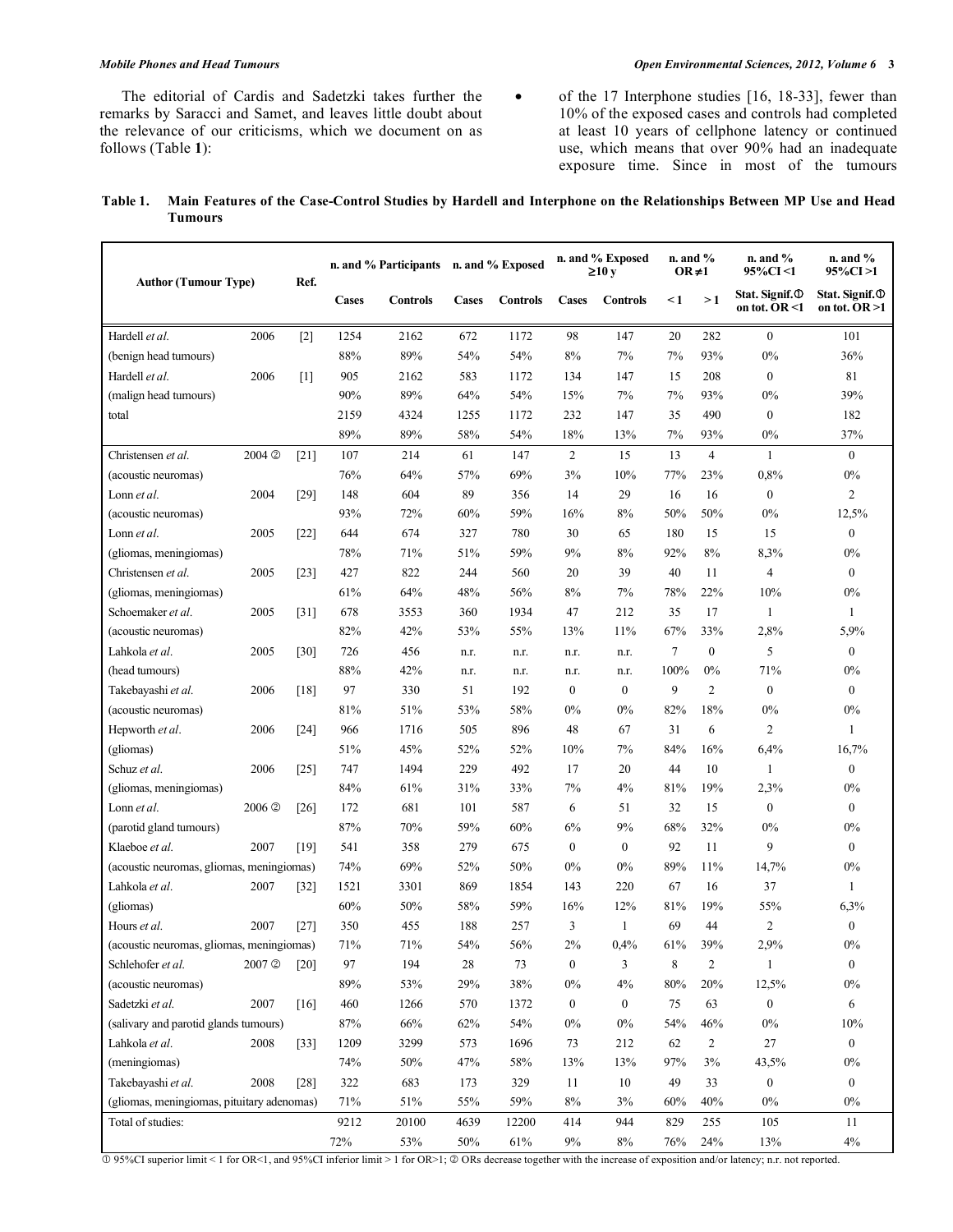examined the estimated latency is much higher – a minimum of 10-15 years are needed for some of these tumours to develop to detection levels – this is a factor that "dilutes" risk. The percentage of cases or controls exposed for at least 10 years in the above studies is 0% [16, 18-20], less than 5% [21, 25, 27, 28], less than 10% [23, 24, 26, 29], not given [30]. Hardell in his studies documents a considerably higher percentage of cases and controls  $(18\%$  and 13% respectively) with exposure to MPs of at least 10-15 years [1,2];

- the failure to identify the ipsilateral tumours arising on the side of the head habitually used for calls, mainly in the temporal lobe which is exposed to 97- 99% of the rf radiation emitted during phone use [15]. The radiation decreases rapidly with increasing depth, with consequent further "dilution" of risk due to the detection of tumours in the whole brain mass, for the most part not exposed to radiation. In the 17 Interphone studies, only 2% of cases with ipsilateral tumours were actually exposed for at least 10 years. Hardell reports 16% of cases with ipsilateral tumours, some of which involved at least 10-15 years of continuous exposure or latency [1-4];
- the Interphone protocol defines "exposed" subjects having used the phone "at least once a week for at least six months" (which means almost never). Therefore, even if a risk exists, it is "diluted" because of the dominance, in the examined sample, of subjects exposed too little or not at all. The average use of cellphones in subjects considered exposed by Interphone is just 2-5 minutes a day, often for less than 5 years [5,6]. These data obviously are barely significant relative to today's intense use of cellphones, especially by those adopting them for work purposes. In Hardell's studies, MP use is reported to be more than 1000 hours for 194 cases and more than 2000 hours for 85 cases over at least 10 years, so that the average use of MPs ranges from over 16 to just more than 32 minutes per day for at least 10 years [1-4];
- in Interphone, the participation of the identified cases or controls in the study is low:  $\leq 50\%$  [24, 30, 31],  $\leq 60\%$  [18, 20, 28, 32, 33],  $\leq 70\%$  [16, 19, 21, 23, 25]. In Hardell's studies, participation is always much higher (88-90%) for both cases and controls [1,2];
- owing to the non-blind Interphone protocol, there is often a reduced participation in the study by the nonmobile users initially selected – in particular controls who are not affected by tumours, naturally less interested in the aims of the research than regular users, especially cases affected by tumours – and this represents a further factor of "dilution" of risk estimates. This "control selection bias" is recognised by the Interphone authors themselves [30], but in their view it does not cause reduction in estimated risk by more than 10%, which is true for the overall Interphone data, but in some studies this bias alone can result in a more significant reduction in risk assessment: more than 15% [18, 28], more than 25% [21-23], and even more than 30% [20, 33]. In Hardell

studies, this bias does not occur, as the percentage participation is basically equivalent for the exposed and non-exposed cases and controls [1,2].

 Additional factors contributing to "dilution" of risk estimates are:

- the Interphone protocol considers cordless phone users as not exposed, while it is documented that the rf radiation emitted by cordless can even exceed the intensity of a cell phone [34], so much so that Hardell documents s.s. increases in the risk of meningiomas and acoustic nerve neuromas also in people using only cordless [1-4];
- the Interphone study fails to consider other types of malignant and benign head tumours, except gliomas, meningiomas, neuromas and parotid gland tumours. In Hardell's studies increased risks in MP users also involve other types of head tumour, such as low- and high-grade astrocytomas, oligodendrogliomas, other/mixed gliomas, medulloblastomas, ependimomas and other/mixed malignant brain tumours, and also pituitary adenomas and other/mixed benign brain tumours, all of which are considered separately [1-4];
- the risk values of head tumours in three of the Interphone studies [20, 21, 26] even fall off with increased duration of exposure to cellphones and/or latency time, which again seems to content the possibility that cellphone use could provide protection from contracting cancer. In Hardell's studies, the trend for increase in risk as a function of time of MP use or latency is s.s., and the combined use of various types of MPs raises the risk of developing head tumours [1-4].

 The combination of these factors in Interphone studies leads to strong underestimation of the risk, and acts such that the majority of risk values (OR) are below 1, often s.s. (Table **1**): in the 17 Interphone studies, 76% of risk values different from 1 are below 1. The prevalence of OR values below 1 is extremely unusual in most of these studies: 100% [30], more than 90% [22, 33], more than 80% [18, 19, 24, 25, 32], more than 70% [20, 21, 23], and the probability of this asymmetric distribution of risk values – which seems to indicate a protective effect – being chance is very low in some of these studies [21, 23, 26, 27, 30, 31], while in other studies [19, 22, 24, 25, 32, 33], as in the overall data, is practically zero. In Hardell's studies, over 90% of the risk values are above 1 (with 37% s.s.), and the probability of this distribution – supporting a carcinogenic effect due to MP use – being due to chance is almost zero.

 However, also in the Interphone studies the data obtained using the essential factors for identifying a carcinogenic effect due to cellphone exposure – i.e. significant time use, continuity of use or latency of at least 10 years, and ipsilateral tumour detection – showed a rise often s.s. > 100% of malignant brain tumour risk  $[5, 22, 24, 32]$  – the same being observed for acoustic neuromas [6, 29, 31] and parotid gland tumours [16, 26] (Table **2**).

 Cardis and Sadetzki agreed [7]: "The findings in several studies of an increased risk for glioma among the highest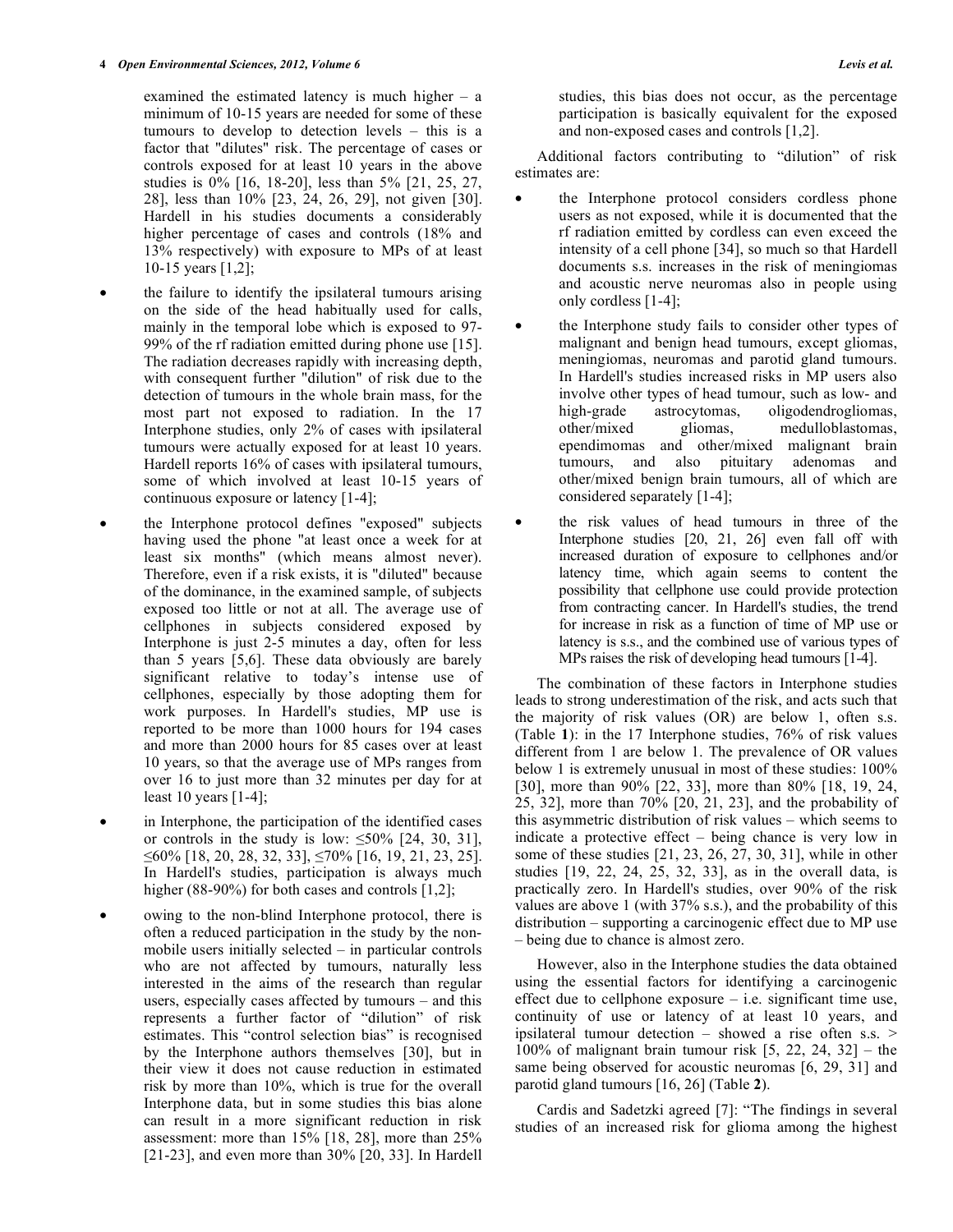#### **Table 2 Increased Risk Values in Some Interphone Studies on the Relationships Between Cellular Phone Use and Head Tumour**

| <b>Author (Tumour Type)</b> |      | Ref.           | <b>Years MP Use</b>  | <b>Total Tumours</b><br><b>Cases/Controls</b><br>and OR $(95\%CI)$ |                     | <b>Ipsilateral Tumours</b><br><b>Cases/Controls</b><br>and OR $(95\%CI)$ |                     | <b>Contralateral Tumours</b><br><b>Cases/Controls</b><br>and OR $(95\%CI)$ |                     |
|-----------------------------|------|----------------|----------------------|--------------------------------------------------------------------|---------------------|--------------------------------------------------------------------------|---------------------|----------------------------------------------------------------------------|---------------------|
| Lonn et al.                 | 2004 | $[29]$         | since $\geq 10$      | 14/29                                                              | $1.9(0.9-4.1)$      | 12/15                                                                    | $3.9(1.6-9.5)$      | 4/17                                                                       | $0.8(0.2-2.9)$      |
| (acoustic neuromas)         |      |                | for $\geq 10$        | 11/26                                                              | $1.6(0.7-3.6)$      | 9/12                                                                     | $3.1(1.2-8.4)$      | 4/16                                                                       | $0.8(0.2-3.1)$      |
| Schoemaker et al.           | 2005 | $[31]$         | for $\geq 10$        | 31/131                                                             | $1.1(0.7-1.8)$      | 23/72                                                                    | $1.8(1.1-3.1)$      | 12/73                                                                      | $0.9(0.5-1.8)$      |
| (acoustic neuromas)         |      |                |                      |                                                                    |                     |                                                                          |                     |                                                                            |                     |
| Interphone                  | 2011 | [6]            | since $\geq 10^*$    | 37/37                                                              | $1.9(1.1-3.4)$      | 28/17                                                                    | $3.8(1.6-8.8)$      | 4/9                                                                        | $0.5(0.1-2.0)$      |
| (acoustic neuromas)         |      |                | since $\geq 5$ °     | 36/31                                                              | $2.9(1.6-5.3)$      | 27/22                                                                    | $3.5(1.6-7.8)$      | 6/5                                                                        | $1.7(0.4-6.7)$      |
|                             |      |                | since $\geq 5#$      | 36/30                                                              | $3.0(1.6-5.7)$      | 27/21                                                                    | $4.0(1.7-9.0)$      | 6/5                                                                        | $1.7(0.5-6.7)$      |
|                             |      |                | since $\geq 5\omega$ | 27/24                                                              | $2.9(1.4-6.0)$      | 20/18                                                                    | $3.1(1.3-7.8)$      | 4/4                                                                        | $1.1(0.2-6.1)$      |
| Lonn et al.                 | 2005 | $[22]$         | since $\geq 10$      | 25/38                                                              | $0.9(0.5-1.5)$      | 15/18                                                                    | $1.6(0.8-3.4)$      | 11/25                                                                      | $0.7(0.3-1.5)$      |
| (gliomas)                   |      |                | for $\geq 10$        | 22/33                                                              | $0.9(0.5-1.6)$      | 14/15                                                                    | $1.8(0.8-3.9)$      | 9/23                                                                       | $0.6(0.3-1.4)$      |
| Hepworth et al.             | 2006 | $[24]$         | regular use          | 508/898                                                            | $0.94(0.78-1.13)$   | 278/486                                                                  | $1.24(1.02-1.52)$   | 199/491                                                                    | $0.75(0.61-0.93)$   |
| (gliomas)                   |      |                |                      |                                                                    |                     |                                                                          |                     |                                                                            |                     |
| Lahkola et al.              | 2007 | $[32]$         | since $\geq 10$      | 143/220                                                            | $0.95(0.74-1.23)$   | 77/117                                                                   | $1.39(1.01-1.92)$   | 67/121                                                                     | $0.98(0.71 - 1.37)$ |
| (gliomas)                   |      |                |                      |                                                                    |                     |                                                                          |                     |                                                                            |                     |
| Interphone                  | 2010 | $[5]$          | $\geq 1640$ calls    | 160/113                                                            | $1.82(1.15-2.89)$   | 100/62                                                                   | $1.96(1.22 - 3.16)$ | 39/31                                                                      | $1.25(0.64 - 2.42)$ |
| (gliomas)                   |      |                |                      |                                                                    |                     |                                                                          |                     |                                                                            |                     |
| Lonn et al.                 | 2006 | $[26]$         | since $\geq 10$      | 7/15                                                               | $1.4(0.5-3.9)$      | 6/9                                                                      | $2.6(0.9-7.9)$      | 1/9                                                                        | $0.3(0.0-2.3)$      |
| (parotid gland tumours)     |      |                | for $\geq 10$        | 5/13                                                               | $1.1(0.4-3.6)$      | 4/8                                                                      | $2.0(0.5-7.0)$      | 1/8                                                                        | $0.3(0.0-2.6)$      |
| Sadetzki et al.             | 2008 | [16]           | $> 5479$ calls       | 86/157                                                             | $1.13(0.79-1.61)$   | 121/159                                                                  | $1.58(1.11-2.24)$   | 46/135                                                                     | $0.78(0.51-1.19)$   |
| (parotid gland tumours)     |      |                | $> 266.3$ hours      | 80/155                                                             | $1.03(0.72 - 1.47)$ | 115/158                                                                  | $1.49(1.05-2.13)$   | 48/129                                                                     | $0.84(0.55-1.28)$   |
|                             |      | $> 5479$ calls | <5-year latency      | 47/82                                                              | $1.16(0.74-1.82)$   | 35/40                                                                    | $1.80(1.05-3.10)$   | 12/41                                                                      | $0.63(0.31-1.30)$   |
|                             |      | $> 5479$ calls | $>5$ -year latency   | 120/215                                                            | $1.08(0.77-1.50)$   | 86/119                                                                   | $1.50(1.03-2.20)$   | 34/94                                                                      | $0.84(0.52 - 1.34)$ |

"95% statistically significant data;  $* \ge 1640$  hours;  $\circ$  standard analysis; # truncation of excessive phone use to 5 hours/day; @ exclusion of subjects with use 5 hours/day or more.

users on the side of the head where the phone was used [1, 5, 22, 24, 32] – and, in Interphone [5], in the temporal lobe – are therefore important. These are the findings that would be expected if there was a risk, as these are the a priori relevant exposure variables … Observations in the highest-exposed group are particularly important, as this could be a sentinel group, signalling effects that might be found in studies with higher and more relevant exposure patterns. Another important issue is that exposure from mobile phones is very localised: most of the rf energy (97-99% depending on frequency) is absorbed in the brain hemisphere on the side of the head where the phone is used (ipsilateral), mainly in the temporal lobe, and decreases rapidly with increasing depth. The risk, if it exists, is therefore likely to be confined only to a small proportion of the entire brain. Thus, analyses of all brain tumours together are also likely to dilute the risk ... While more studies are needed to confirm or refute these results, indications of an increased risk in high- and longterm users from Interphone and other studies are of concern". They also observed that "Apart from the low use categories, however, the ratios [of ipsi- to contralateral risk values] tended to increase with time since start of use with cumulative call time and with number of calls, suggesting a true effect of mobile-phone use", and concluded stating that "The overall balance of the above-mentioned arguments

suggests the existence of a possible association" between cellphone use and increase in brain tumour risk.

 Furthermore, the concluding Interphone report on acoustic neuromas [6] – which incorporates the results from the case-control epidemiological studies in all 13 participant countries - corroborates the defects listed above. The data underline how important it is, when evaluating risk, to concentrate on ipsilateral tumours after significant times of daily MP use, and overall times of use and/or latency consistent with development times of the tumours in question. In addition, the fact that increase in acoustic neuroma risk is limited to the side of the head habitually used for cellphone use (ipsilateral with the tumour) gives further confirmation of the existence of a clear cause-effect link (Table **2**). However, despite recognising that the negative influence of the "control selection bias" (prevalence of exposed over non-exposed) leads to underestimation of the risk (not more than 15% according to their estimate), and despite noting the presence of increased risk, s.s. in most cellphone users after adequate latency times, the Interphone authors ambiguously conclude that: "This increase could be due to chance, reporting bias or a causal effect. It is possible too that the interval between introduction of mobile phones and occurrence of the tumour we studied was too short to observe an effect, if there is one, as acoustic neuroma is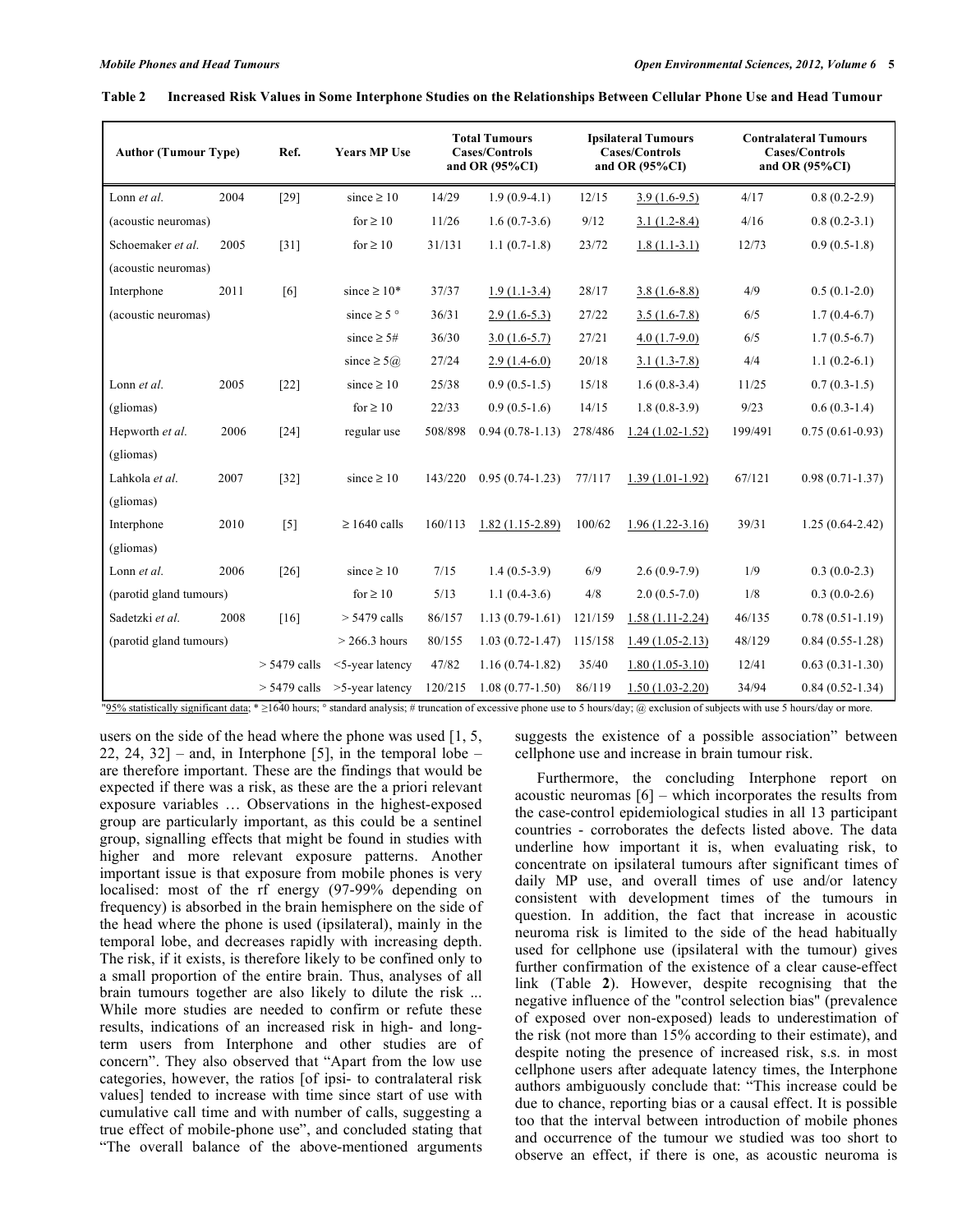usually a slowly growing tumour". In addition, the previous Interphone data regarding the s.s. increased risk of ipsilateral acoustic neuromas in those using cellphones for at least 10 years [29, 31] (Table **2**) are not highlighted, and their weight is cancelled out since they are buried in the overall data of this study. Finally, of Hardell's articles on acoustic neuromas only three are cited; these are among the least significant (not quoted in the present review) and are discarded in a simple comment: "these results are not compatible with our findings", without further explanation.

 It should be recalled that the association between MP use and increased head tumour risk was already known and reported in 2007 by the Italian Association of Medical Oncologists - with specific reference to the Hardell metaanalysis [35] – in their monograph "Guidelines for brain tumors" (www.aiom.it), noting a documented "doubling of the risk of brain gliomas and acoustic neuromas among the long term (at least 10 years) users of cellular and cordless phones", and recommending "caution in the use of mobile phones."

 In fact, the meta-analyses of Hardell [35, 36], Khurana [37], Kundi [38], and ourselves [39], including the literature data on head tumours in people with MP latency or continuous use of at least 10 years – and thus, besides Hardell's data [1-4, 36], also part of the Interphone data [23- 25, 29, 31, 32 $\overline{$  – show large and s.s. increases (100%) of the risk of ipsilateral gliomas with high level of malignancy, and sizable and s.s. increases (50-140%) of the risk of ipsilateral acoustic neuromas (Table **3**). These increases are smaller than those found by Hardell in the pooled analyses of his data alone [1,2,4], being "diluted" with the Interphone data corresponding to the requirements indicated above. Indeed, by splitting the overall risk data of these meta-analyses according to their source, only Hardell's data are systematically above 1 (90-100%), of which 50-90% are s.s., whereas Interphone data include 50-70% of risk values below 1, a proportion of which (up to over 20%) are s.s. Moreover, when only ipsilateral data are considered [37], even 100% of the Interphone risk values are above 1, of which 29% are s.s.

 The reasons underlying the discrepancy between Hardell's positive data and the negative Interphone findings become clear by close examination of one of the latest articles from Hardell [40], who carried out a new metaanalysis, taking into account the Interphone data as well as his own: while the data overall do not show any increase in head tumour risk in MP users, limiting the meta-analysis to just ipsilateral tumours in individuals with at least 10-year latency, a s.s. doubling in risk is found for gliomas and a 60% increase in risk is found for acoustic neuromas. Furthermore, while in Hardell's data more than 90% of risk values are above 1, for the main part (more than 50%) s.s., this is the case for the Interphone data only when the analysis is limited to ipsilateral tumours in individuals with

**Table 3. Results of the Meta-Analyses of Case-Control Studies on the Head Tumour Risk in MP Users (Cases/Controls):OR; 95%CI** 

| Author             |        | Ref          | All            |                  |               | Ipsilateral      | Contralateral |                  |
|--------------------|--------|--------------|----------------|------------------|---------------|------------------|---------------|------------------|
| gliomas            |        |              |                |                  |               |                  |               |                  |
| Hardell            | '07/08 | $[35, 36]$ * | $(338/511)$ :  | $1.2; 0.8-1.9$   | $(n.s.)$ :    | $2.0; 1.2 - 3.4$ | $(n.s.)$ :    | $1.1; 0.6 - 2.0$ |
| Kundi              | '09    | $[38]*$      | $(233/330)$ :  | $1.5; 1.2 - 1.8$ | $(n.s.)$ :    | $1.9; 1.4 - 2.4$ | (n.a.)        |                  |
| Khurana            | '09    | $[37]$ *     | $(233/330)$ :  | $1.3; 1.1 - 1.6$ | $(118/145)$ : | $1.9; 1.4 - 2.4$ | $(93/150)$ :  | $1.2; 0.9 - 1.7$ |
| Levis              | '11    | $[39]*$      | $(240/297)$ :  | $1.0; 0.8 - 1.2$ | $(259/371)$ : | $1.6; 1.2 - 2.0$ | $(154/263)$ : | $1.0; 0.7-1.2$   |
| Myung <sup>o</sup> | '09    | $[55]$ *     | $(n.s.)$ :     | $1.5; 1.3-1.9$   |               | (n.a.)           | (n.a.)        |                  |
| Myung <sup>#</sup> | '09    | $[55]$       | $(n.s.)$ :     | $1.0; 0.8 - 1.2$ |               | (n.a.)           | (n.a.)        |                  |
| Lahkola            | '06    | $[42]$       | $(339/n.s.)$ : | $1.0; 0.8 - 1.2$ |               | (n.a.)           | (n.a.)        |                  |
| Ahlbom             | '09    | $[41]$       | $(n.s.)$ :     | $1.1:0.8-1.4$    | (n.a.)        |                  | (n.a.)        |                  |
| Repacholi          | '11    | $[58]$       | $(n.s.)$ :     | $1.4; 0.8 - 2.3$ | (n.a.)        |                  | (n.a.)        |                  |
| neuromas           |        |              |                |                  |               |                  |               |                  |
| Hardell            | '07/08 | $[35, 36]$ * | $(83/355)$ :   | $1.3; 0.6 - 2.8$ | $(53/167)$ :  | $2.4; 1.1 - 5.3$ | $(30/151)$ :  | $1.2; 0.7 - 2.2$ |
| Kundi              | '09    | $[38]*$      | $(67/311)$ :   | $1.3:1.0-1.9$    | $(n.s.)$ :    | $1.5; 1.1 - 2.5$ | (n.a.)        |                  |
| Khurana            | '09    | $[37]*$      | $(67/311)$ :   | $1.3; 1.0-1.9$   | $(41/152)$ :  | $1.6; 1.1 - 2.4$ | $(26/134)$ :  | $1.2; 0.4 - 1.0$ |
| Levis              | '11    | $[39]*$      | $(98/296)$ :   | $1.2; 0.9 - 1.7$ | $(125/504)$ : | $1.7; 1.2 - 2.6$ | $(46/240)$ :  | $1.2; 0.9-1.7$   |
| Myung <sup>o</sup> | '09    | $[55]$ *     | $(n.s.)$ :     | $1.7; 1.3 - 2.1$ |               | (n.a.)           | (n.a.)        |                  |
| Myung <sup>#</sup> | '09    | $[55]$       | $(n.s.)$ :     | $1.0; 0.8-1.3$   |               | (n.a.)           | (n.a.)        |                  |
| Lahkola            | '06    | $[42]$       | (167/n.s.):    | $1.1; 0.9-1.3$   |               | (n.a.)           | (n.a.)        |                  |
| Ahlbom             | '09    | [41]         | $(n.s.)$ :     | $1.4; 0.7 - 2.5$ | (n.a.)        |                  | (n.a.)        |                  |
| Repacholi          | '11    | $[58]$       | $(n.s.)$ :     | $1.4; 0.7 - 2.5$ |               | (n.a.)           |               | (n.a.)           |

95% statistically significant data; n.s. = not specified; n.a. = not analysed; \* = only more than 10 year of latency or exposure; ° = only Hardell data; <sup>#</sup> = only Interphone data. Risk values for meningiomas are all not significant (not shown).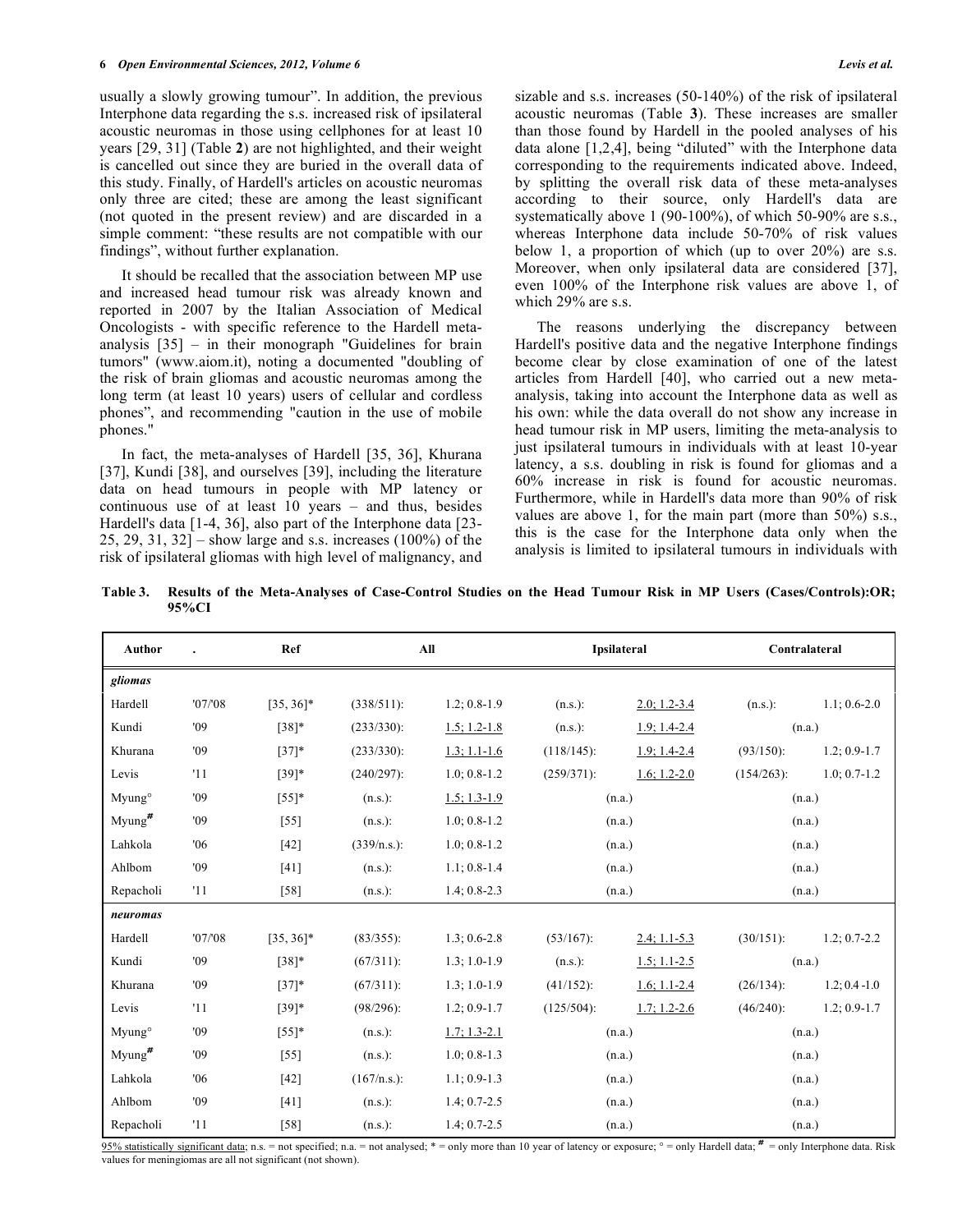at least 10-year latency:  $90\%$  of risk values are above  $1 - of$ which 22% are s.s.

 In contrast to the above meta-analyses, that of Ahlbom/ICNIRP [41] is based on data of the first (1999- 2003) case-control studies including those of Hardell (not quoted in the present review), in other words without cases with  $\geq$  5-10 year latency. Moreover, it reports selectively chosen data from Hardell's 2006 papers, including his pooled-analyses [1, 2] referred to subjects with  $\geq$  5 year latency but does not highlight, for those with  $\geq 10$  year latency, the much more significant data on increases of ipsilateral head tumour risk, although these are clearly indicated in Hardell's papers. Besides, it does not consider the recent studies by Hardell [3, 35-37] or those of Interphone [22, 24, 29, 31, 32] which report s.s. increases of ipsilateral head tumour risk after  $\geq 10$ -year latency or use of cellular phones (Table **2**). Consequently, the Ahlbom metaanalysis gives results that lack any indication of head tumour risk from MP use or latency up to  $\geq 10$  years (Table 3), emphasising the complete incompatibility between the two data sources:  $83\%$  of Hardell's risk data (OR) are  $> 1$ , of which 43% are s.s., while the Interphone data are largely  $(73\%)$  < 1, of which 11% are s.s.

 The same pattern of "negative" results is shown by the meta-analysis performed by five national Interphone groups [42], based on a "targeted" choice of cases with  $\le$  5-10 year latency, from the first (1999-2002) US and Hardell's studies and even from a cohort study (not quoted in the present review), as well as from a few Interphone studies [22, 23, 31] (Table **3**).

 In a commentary [43] with a very telling title "Observational studies may conceal a weakly elevated risk under the appearance of consistently reduced risk", Saracci and Pearce criticised another Lahkola meta-analysis on meningioma risk in mobile phone users in 5 North European countries [33]: "A key finding is that risk is decreased in all five countries:  $OR = 0.87$  not significant (n.s.) for Denmark, 0.75 s.s. for Finland, 0.85 n.s. for Norway, 0.68 s.s. for Sweden and 0.72 s.s. for Southeast England. Can these findings be due to chance? On the null hypothesis of no effect of mobile phone use, the probability of a country specific OR being below 1.0 is 50% and the probability of all five OR being below 1.0 by chance is only 3%. Also one would expect zero or one OR to be statistically significant at  $P < 0.10$  whereas three are observed. In addition, the already noted systematic pattern of decreased risk in the aggregate data indicates that these findings are unlikely to be due to chance. If chance is an implausible explanation, consideration must shift to uncontrolled confounding and/or biasing factors". The same picture is given by Lahkola metaanalyses on glioma [32] and total brain tumour risks [30] (Table **4**). Overall, in the three Lahkola studies all the 22 ORs are  $\leq 1$ , of which 12 are s.s., and the probability of this being by chance is almost zero. All the more, such a systematically reduced tumour risk must be attributed to uncontrolled confounding and/or biasing factors.

 In May 2011, with a delay of six years over the date initially announced, IARC convened a working group to assess the carcinogenic risks associated with rf radiation, including that from MPs. The final report [44], published ahead of a related monograph (due around Spring 2012), dedicates a considerable part to analysis of studies on head tumour risk due to MP use, and states that: "The Interphone study [5], a multicentre case-control study, is the largest investigation so far of mobile phone use and brain tumours, including glioma, acoustic neuroma, and meningioma … There was suggestion of an increased risk for ipsilateral exposure (on the same side of the head as the tumour) and for tumours in the temporal lobe, where rf exposure is highest ... The OR for glioma increased with increasing rf dose for exposures 7 years or more before diagnosis, whereas there was no association with estimated dose for exposures less than 7 years before diagnosis … A Swedish research group did a pooled analysis of two very similar studies of associations between mobile and cordless phone use and glioma, acoustic neuroma, and meningioma (see our ref. 4) ... Participants who had used a mobile phone for more than 1 year had an OR for glioma of 1.3 s.s. The OR increased with increasing time since first use and with total call time, reaching 3.2 s.s. for more than 2000 h of use. Ipsilateral use of the mobile phone was associated with higher risk. Similar findings were reported for use of cordless phones (see our ref. 4). Although both the Interphone study and the Swedish pooled-analysis are susceptible to bias – due to recall error and selection for participation – the Working Group concluded that the findings could not be dismissed as reflecting bias alone, and that a causal interpretation between mobile phone rf exposure and glioma is possible. A similar conclusion was drawn from these two studies for acoustic neuroma, although the case numbers were substantially smaller than for glioma. Additionally, a study from Japan (see our ref. [45]) found some evidence of an increased risk for acoustic neuroma associated with ipsilateral mobile phone use".

 The IARC/OMS conclusions [44] are drawn by Samet (overall Chairman of the Working Group) and by Wild (the IARC Director). Samet stated: "The evidence, while still accumulating, is strong enough to support a conclusion and the 2B classification (corresponding to the IARC classification as "possibly carcinogenic to humans"). The conclusion means that there could be some risk, and therefore we need to keep a close watch for a link between cell phone and cancer risk". Whilst Wild noted: "Given the potential consequences for public health of this classification and findings, it is important that additional research be conducted into the long-term heavy use of mobile phones. Pending the availability of such information, it is important to take pragmatic measures to reduce exposure such as hands-free devices or texting".

 Saracci, who participated in the IARC working group on rf assessment, emphasised his criticisms of the Interphone studies [5, 6] in an editorial [46], where he explicitly states that: "The preparation of the overall final reports has been long and laborious, with results difficult to interpret. This fact immediately jumps to the attention once it is seen that the relative risk (odds ratio) for cerebral gliomas is 0.70 s.s. comparing cellphone users and non-users. A reduction in risk is found in 10 of the 13 participant countries, which makes it being due to chance unlikely ( $p = \sim 0.05$ ). This leaves two alternative interpretations: either there is present a causal protective effect of cellphones, or a biasing of the results has arisen during the study…. Since the study in question is simply observational, the logical explanation is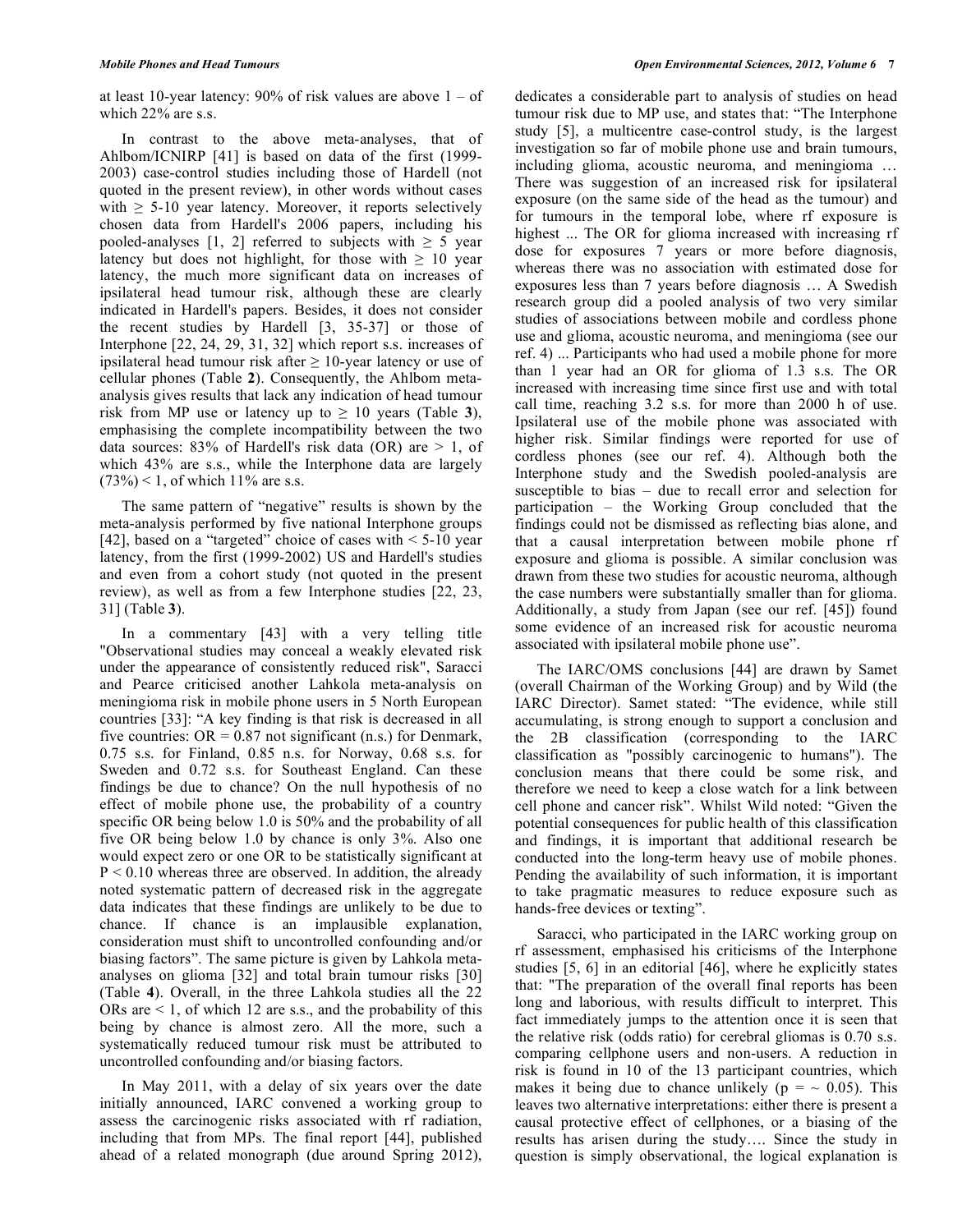| Author  | Year | <b>Tumour Type</b> | Ref.   | Cases/Controls): | (OR; 95%CI)          | <b>Notes</b>                             |
|---------|------|--------------------|--------|------------------|----------------------|------------------------------------------|
| Lahkola | 2005 | brain tumours      | $[30]$ | $(726/777)$ :    | $0.55; 0.39 - 0.77*$ | regular use, full participants           |
|         |      |                    |        | $(103/321)$ :    | $0.62; 0.26 - 1.51$  | regular use, incomplete participants     |
|         |      |                    |        | $(829/1098)$ :   | $0.73; 0.56 - 0.96*$ | regular use, all participants            |
|         |      |                    |        | $(245/287)$ :    | $0.52; 0.28 - 0.97*$ | regular use, females, full participants  |
|         |      |                    |        | $(271/422)$ :    | $0.94; 0.62 - 1.42$  | regular use, females, total participants |
|         |      |                    |        | $(309/359)$ :    | $0.56; 0.38 - 0.84*$ | regular use, males, full participants    |
|         |      |                    |        | $(348/454)$ :    | $0.61; 0.43 - 0.88*$ | regular use, males, total participants   |
| Lahkola | 2007 | gliomas            | $[32]$ | $(1521/3301)$ :  | $0.78; 0.68 - 0.91*$ | all: regular use                         |
|         |      |                    |        | $(1389/2945)$ :  | $0.63; 0.48 - 0.82*$ | all: "ever use"                          |
|         |      |                    |        | $(247/819)$ :    | $0.70; 0.51 - 0.96*$ | only Denmark                             |
|         |      |                    |        | $(266/870)$ :    | $0.80; 0.61 - 1.09$  | only Finland                             |
|         |      |                    |        | $(284/353)$ :    | $0.62; 0.42 - 0.91*$ | only Norway                              |
|         |      |                    |        | $(363/629)$ :    | $0.82; 0.61 - 1.09$  | only Sweden                              |
|         |      |                    |        | $(361/630)$ :    | $0.95; 0.70 - 1.29$  | only Southeast England                   |
| Lahkola | 2008 | meningiomas        | $[33]$ | $(1209/3299)$ :  | $0.76; 0.65 - 0.89*$ | total subjects                           |
|         |      |                    |        | $(173/819)$ :    | $0.87; 0.60 - 1.27$  | only Denmark                             |
|         |      |                    |        | $(334/870)$ :    | $0.75; 0.56 - 1.01$  | only Finland                             |
|         |      |                    |        | $(206/353)$ :    | $0.85; 0.57-1.29$    | only Norway                              |
|         |      |                    |        | $(271/627)$ :    | $0.68; 0.49 - 0.94*$ | only Sweden                              |
|         |      |                    |        | $(225/630)$ :    | $0.72; 0.51 - 1.01$  | only Southeast England                   |

**Table 4 Risk Values in Three Lahkola Studies on the Relationships Between Cellular Phone Use and Head Tumours** 

 $* = 95\%$  statistically significant risk values < 1.

that there is a bias, due to one or more factors that need to be identified (if possible) …. A bias that reduces the risk implies that any increase in observed risk is actually underestimated: this is particularly noteworthy if found where a priori most probable, that is, for highest levels of exposure". Continuing, Saracci observed that: "In both the Interphone study and the Swedish (Hardell: 1-4) studies, the results for gliomas are not found for meningiomas, tumours that are slower to develop. This argues against the presence of some generalised biasing factor, but for the reliability of the results obtained for gliomas".

#### **DISCUSSION**

 According to Hardell and his co-workers [47-52] there are many biases and flaws in the non-blind Interphone protocol that lie behind the large prevalence of risk values below 1 in the overall results, giving rise to a systematic underestimate of the risk (Box **1**). On the other hand, the double-blind protocol by Hardell producing positive results is without apparent errors or conditioning (Box **2**), the results indicating a cause-effect relationship supported by biological plausibility [44, 53, 54].

 We have already published a more detailed comparison of Hardell's and Interphone protocols and results [39]. Moreover, the results of our meta-analyses confirm that to determine true risk of head tumours due to MP radiation it is vital to identify the laterality of head tumour localisation relative to the habitual laterality of MP use, in subjects with

at least 10 year use or latency of cellular and cordless phones.

 The discrepancy between the positive data of Hardell and the negative data from Interphone is also highlighted by Myung *et al.,* [55] who performed a random-effect model meta-analysis of 24 case-control studies. These authors observed an s.s. positive association between MP use and increased head cancer risk in ten studies using blinding ("high-quality studies", including seven studies by Hardell, only one by Interphone, and two by other groups), whereas a negative association (i.e. a reduced risk, suggesting a protective effect) was observed in fourteen studies not using blinding ("low-quality studies", including twelve by Interphone, two by other groups, any by Hardell). Elements in the method used to evaluate the "quality" of the studies were:

- blind or non-blind protocol;
- presence or absence of participation and selection biases of cases and controls;
- relevant or marginal MP exposure;
- adequate or inadequate latency or overall time of MP use;
- scrutiny of tumour laterality;
- funding by independent sources or by cellphone companies.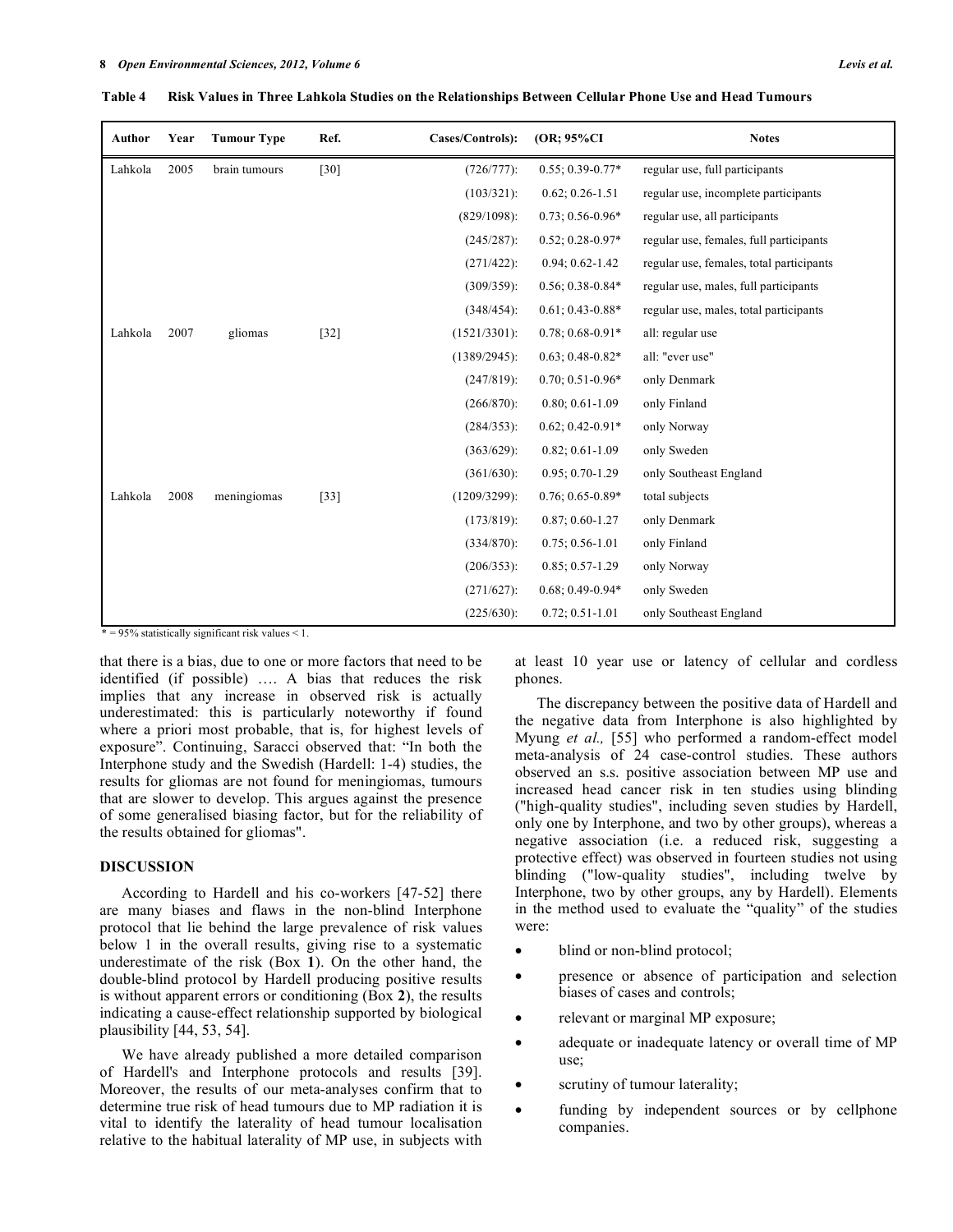## **Box 1. Methodological Errors and Bias of Negative Interphone Studies, Based on a Non-Blind Protocol, on Tumour Risk from Cellular Phone Use**

- **1 Inadequate assessment of the "regular use of cell phones",** defined as "at least 1 phone call per week, for at least 6 months", giving rise to an average use of 2-5 min/day.
- **2 Inadequate latency time in "exposed" subjects** in relation to the time required for diagnosing the tumours concerned: less than 10% of cases in 17 Interphone studies have latency time of at least 10 years.
- **3 Failure to include cordless users**, even though they are exposed: they are included in the non-exposed group.
- **4 Failure to include the under-20 in 3 studies,** although this group has high exposure.
- **5 Failure to include residents of rural areas (except 1 study),** although this group has high exposure.
- **6 Failure to include subjects who had died or were too weak** to respond to the interview carried out during post-operatory convalescence.
- **7** Failure to identify tumour laterality in relation to laterality of MP use: only 2% of cases with ipsilateral tumours are exposed for ≥ 10 years. The possible increase in ipsilateral tumours is very much reduced by the missing increase in total and especially contralateral tumours.
- **8 Failure to consider other types of malignant and benign head tumour, except gliomas, neuromas, meningiomas, and parotid gland tumours**.
- **9, 10 Participation and selection bias:** since a non-blind protocol is used, the participation of cases and controls is reduced to 60%, at times < 40%, with prevalence of the exposed compared to non-exposed controls.
- **11 Delayed interviews:** the controls are interviewed at a later stage than the cases (up to > 9 months). For this reason, given the rapid spread of MPs, the control group contains more exposed subjects than the case group.
- **12 Data collection bias:** as it is impossible to collect responses from hospitalized cases that are frail, the information is collected from a relative (up to 40% of cases) with consequent data uncertainty.
- **13 Type and time for the interviews.** Cases: bedside face-to-face by nurses or medical students during hospitalisation. Controls: face-to-face, usually at their homes.
- **14 Attribution bias in laterality of MP use**: the patient, often still in a confused state during the post-operatory period, may report the most recent laterality of use which, owing to the disturbances brought about by the tumour, may not actually be the side habitually used before the development of the tumour.
- **15 Assessment of exposure:** computer-guided personal interviews, with knowledge of whether the subject was a case or a control, exposed or not exposed.
- **16 Data processing:** not stated (not blind ?).
- **17 Documentation bias**: in the bibliography cited to support the Interphone findings as reassuring, negative studies are widely reported and discussed, without critical assessment of the experimental protocol and results. Instead, the positive studies of Hardell group are regularly ignored, underevaluated, or even selectively chosen.
- **18 Funding bias**: the findings from Interphone studies, which are co-funded by the international and national cellphone companies, are publicised as being fully reassuring – even though at times they include positive data indicative of increased carcinogenic risk (e.g. for ipsilateral tumours or in the subgroup exposed for  $\geq 10$  years, or in rural residents).

### **Box 2. Reliability of Positive Hardell Studies, Based on a Double-Blind Protocol, on Tumour Risk from Cellular and Cordless Phone Use**

- **1 MP use is significant:** of the cases, 194 have > 1000 hours of MP-use, 85 have > 2000; i.e. from > 16 to just > 32 min/day of exposure.
- **2** The latency times in exposed subjects are compatible with the types of tumour examined: > 18% of cases were exposed for ≥ 10 years, some for  $\geq 15$  years.
- **3-6 Cordless users, subjects under 20-30 years old, rural residents, and subjects who have died are included in the exposed group.**
- **7 Tumour laterality is always considered** in relation to MP-use laterality:  $> 16\%$  of cases with ipsilateral tumours are exposed  $\geq 10-15$  years.
- **8 Various types of head tumour are considered separately** (high- and low-grade astrocytomas, oligodendrogliomas, other/mixed gliomas, medulloblastomas, ependymomas, and other/mixed malignant; pituitary adenomas and other/mixed benign), **in addition to astrocytomas, meningiomas and acoustic neuromas**.
- **9, 10 There is no selection or participation bias**: since a double-blind protocol is used, exposed and non-exposed controls participate in equal proportion and always in very high percentages (nearly 90% of cases and controls participate).
- **11, 12 Case and control interviews are both conducted with no delay. The data are always provided by the subject concerned.**
- **13 Type and time for the interviews**. Cases: about 2 months after diagnosis, by mailed questionnaire sent to their home. Controls: mailed questionnaire.
- **14 There is no attribution bias:** the data, collected through questionnaire on dismissal from hospital, when subjects are recovering, are sometimes completed through telephone interview.
- **15 Assessment of exposure:** blind as to case or control, exposed or not exposed.
- 16 Data processing: double-blind.
- **17 There is no documentation bias:** negative studies are always cited and criticised, and their significant data (ipsilateral tumours in subjects exposed for  $\geq 10$  years) are included in Hardell meta-analyses.
- **18 There is no funding bias:** all studies were funded by public bodies.

 These authors reached the following conclusion: "We feel the need to mention the funding sources for each research group because it is possible that these may have influenced the respective study designs and results".

 The Hardell's group was only ever supported by grants from public bodies, whereas the Interphone-related studies received funding through the Quality of Life and Management of Living Resources programme of the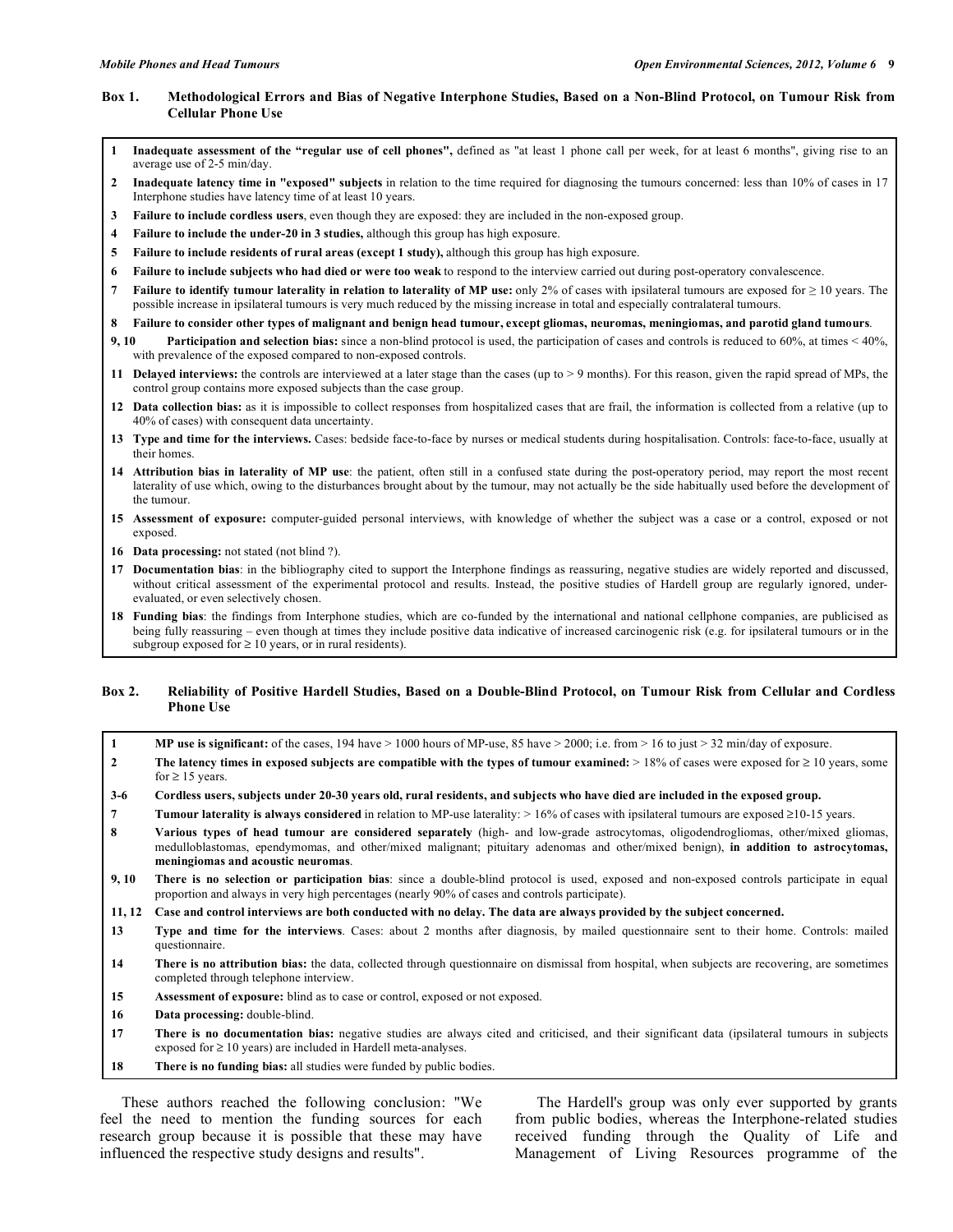European Union and the International Union Against Cancer, but in turn the latter received funding for the Interphone studies from the Mobile Manufacturers Forum and the Global System for Mobile Communication Association [56]. In addition to the above private funds, several authors participating in the Interphone study received additional funding from their national MP companies [5, 6, 24, 25, 27, 30-33] or from other private companies [23], such that a substantial portion of the Interphone Study funding came from the cellphone industry. These additional funds are not specified in the Interphone protocol [56], and the agreements regulating access to the experimental results and the control of their use by the array of national cellphone and other private companies involved are not known.

 Nevertheless, of the authors of the above "negative" studies, ten do not make any declaration about conflict of interest [6, 21-24, 29-33], three state "conflict of interest: none declared" (it is not clear whether this came from the authors or from the editor) [20, 25, 26], while four declare "conflict of interest: none" [18, 19, 27, 28].

 We are therefore in full agreement with the conclusion of Cardis and Sadetzki [15] that "While more studies are needed to confirm or refute these results, indications of an increased risk in high- and long-term users from Interphone and other studies are of concern ... There are now more than 4 billion people, including children, using mobile phones. Even a small risk at the individual level could eventually result in a considerable number of tumours and become an important public-health issue. Simple and low-cost measures, such as the use of text messages, hands-free kits and/or the loud-speaker mode of the phone could substantially reduce exposure to the brain from mobile phones. Therefore, until definitive scientific answers are available, the adoption of such precautions, particularly among young people, is advisable".

 These measures – simple and inexpensive for those who put them into practice, although less profitable for the cellphone companies – are set out on various web sites (www.sante\_radiofrequences.org; www.devradavis.com; www.truth-out.org/article/twenty-appeal-against-cell-phone).

 Despite all the evidence above, most of the Interphone authors (four of whom participated in the IARC assessment group [44]) are now launching the "Cosmos" epidemiology study [57] on MP users in five European countries "who will be followed up for 25+ years". This new study does not involve Cardis and Sadetzki and is again co-funded by the cellphone companies. The "Cosmos" authors continue to support "the current exposure guidelines developed by ICNIRP to minimize the effect of tissue heating from exposure to rf – and thus also to mobile phone rf emissions – which to date is the only known biological effect." Moreover, they state: "In a recent risk assessment by the European Commission it was concluded from three independent lines of evidence (epidemiological, animal, and *in vitro* studies) that exposure to rf below these exposure guidelines is unlikely to lead to an increase in cancer", and that: "no seemingly plausible biophysical or biological mechanism has been identified in relation to potential health effects of rf".

 Furthermore, the authors of the recent review by Interphone/ICNIRP [58] – three of whom were invited to participate in the IARC evaluation group [44] – maintain that: "the results of the principal epidemiology studies, the Interphone Study, and the studies by Hardell *et al*. are inconsistent", and that: "there are also insufficient data to make any determinants about risks for children and longterm use  $( \geq 10 \text{ years})$  by adults".

#### **CONCLUSION**

 While recognizing that mobile telephony is an outstanding technology of inestimable value, responsible science must raise awareness of the already documented risks.

 The unfolding story of the carcinogenic action of the frequent and long-term use of mobile phones looks set to become another case of history repeating itself – following in the tracks of ionizing radiation, asbestos, tobacco smoke, and many other now demonstrated human carcinogens where evidence of harm was officially recognised only a score or even more years after the initial warnings. In view of the evidence already accumulated, now we can act early, so future generations will not be left once again to regret our inaction. It is our duty and responsibility as scientists.

 Summing up, we believe that today there is already sufficient epidemiological evidence to warrant application of the Precautionary Principle aimed at:

- setting limits for MP rf emissions that are really precautionary;
- providing accurate information about the risks from exposure to MPs, with low-cost voluntary options ("prudent avoidance") based on caution in the use of MPs;
- awareness-raising in schools through a campaign on the use of wireless technologies;
- discouraging the use of MPs by minors.

## **ACKNOWLEDGEMENTS**

 Financial support from University of Padova – Italy. The authors wish to thank Dr Susan Biggin for valuable suggestions and language/editorial input in preparation of the manuscript.

#### **AUTHORS' CONTRIBUTIONS**

 A.G.L. and S.G. are responsible for the collection and analysis of data, and for writing the manuscript. N.M. performed the meta-analyses. All the authors contributed to the discussion of data and draw conclusions, and approved the final manuscript.

### **CONFLICT OF INTERESTS:**

 The authors declare that they have no conflicting interests.

# **ABBREVIATIONS**

CI = Confidence Interval

IARC = International Agency for Research on Cancer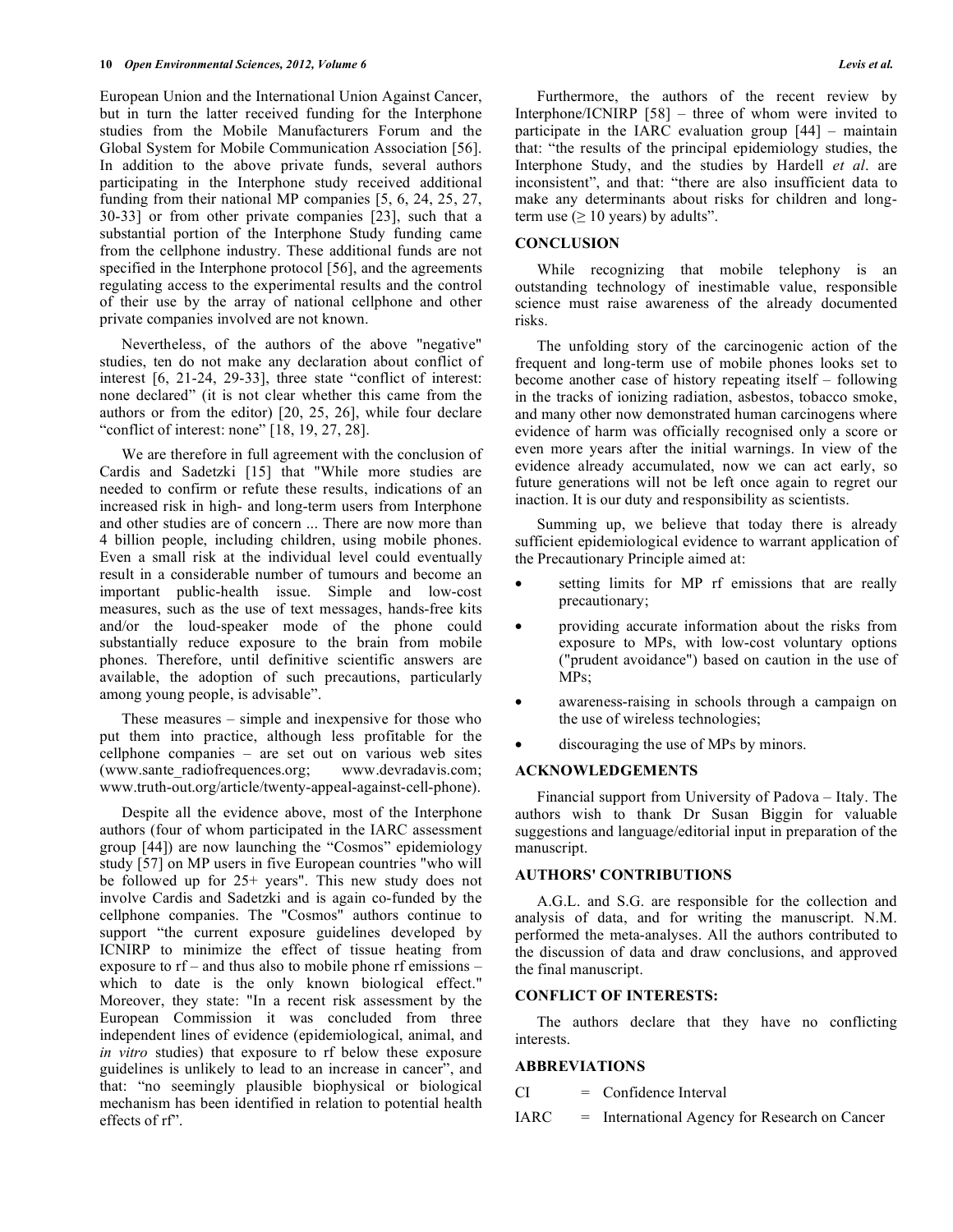|  |                             |  | ICNIRP = International Commission for Non-Ionizing |
|--|-----------------------------|--|----------------------------------------------------|
|  | <b>Radiation Protection</b> |  |                                                    |

- $MP = Mobile Phone$ n.s. = statistically not significant
- rf = radiofrequency

OR = Odds Ratio

s.s.  $= 95\%$  statistically significant.

#### **REFERENCES**

- [1] Hardell L, Carlberg M, Hansson-Mild K. Pooled analysis of two case-control studies on use of cellular and cordless telephones and the risk for malignant brain tumours diagnosed in 1997-2003. Int Arch Occup Environ Health 2006; 79: 630-9.
- [2] Hardell L, Carlberg M, Hansson-Mild K. Pooled analysis of two case-control studies on the use of cellular and cordless telephones and the risk of benign brain tumours diagnosed during 1997-2003. Int J Oncol 2006; 28: 509-18.
- [3] Hardell L, Carlberg M. Mobile phones, cordless phones and the risk for brain tumours. Int J Oncol 2009; 35: 5-17.
- [4] Hardell L, Carlberg M, Hansson MK. Pooled analyses of casecontrol studies on malignant brain tumours and the use of mobile and cordless phones including living and deceased subjects. Int J Oncol 2011; 38: 1465-74.
- [5] The Interphone Study Group. Brain tumour risk in relation to mobile telephone use: results of the INTERPHONE international case-control study. Int J Epidemiol 2010; 39: 675-94.
- [6] The Interphone Study Group. Acoustic neuroma risk in relation to mobile telephone use: results of the INTERPHONE international case-control study. Cancer Epidemiol 2011; 35: 453-64
- [7] International Agency for Research on Cancer (IARC). Interphone study reports on mobile phone use and brain cancer risk 2010; press release no. 200.17.05.2010. Available from: www.iarc.fr/en/ media-centre/pr/2010/pdfs/pr200.E.pdf
- [8] World Health Organization (WHO). No evidence linking cell phone use to risk of brain tumors. Available from: www.who. int/mediacentre/factsheets/fs193/en/index.html
- [9] International Commission on Non-Ionizing Radiation Protection (ICNIRP). Note on the Interphone Publication 2010. Available from: www.icnirp.org
- [10] International Union Against Cancer (UICC). Interphone study reports on mobile phone use and brain cancer risk 2010. Available from: www.uicc.org/print/7639
- [11] Food and Drug Administration (FDA). No evidence linking cellphone use to risk of brain tumors. FDA Consumer Health Information 2010. Available from: www.fda.gov/ForConsumers/ ConsumerUpdates/ucm212273.htm
- [12] National Cancer Institute (NCI). Study finds no overall increased brain tumor risk from cell phones. NCI Cancer Bulletin 2010. Available from: www.cancer.gov/ncicancerbulletin/051810/page10
- [13] Health Protection Agency (HPA). The interphone study has not established an increase in brain cancer 2010. Available from: www.hpa.org.uk/HPA/Topics/Radiation/UnderstandingRadiation/1 158934607786
- [14] Saracci R, Samet J. Commentary: call me on my mobile phone or better not? a look at the INTERPHONE study results. Int J Epidemiol 2010; 39: 695-8.
- [15] Cardis E, Sadetzki S. Indications of possible brain-tumour risk in mobile-phone studies: should we be concerned? Occup Environ Med 2011; 68: 169-71.
- [16] Sadetzki S, Chetrit A, Jarus-Hakak A, *et al*. Cellular phone use and risk of benign and malignant parotid gland tumors: a nationwide case-control study. Am J Epidemiol 2008; 167: 457-67.
- [17] Havas M. Interphone Study: it's not just brain tumors. Available from: www.magdahavas.com/2010/05/17/interphone\_parotid\_gland\_tumors
- [18] Takebayashi T, Akiba S, Kikuchi Y, *et al.* Mobile phone use and acoustic neuroma risk in Japan. Occup Environ Med 2006; 63: 802- 7.
- [19] Klaeboe L, Blaasaas KG, Tynes T. Use of mobile phones in Norway and risk of intracranial tumours. Eur J Cancer Prev 2007; 16: 158-64.
- [20] Schlehofer B, Schlaefer K, Blettner M, *et al*. Environmental risk factors for sporadic acoustic neuroma (Interphone Study Group, Germany). Eur J Cancer 2007; 43: 1741-7.
- [21] Christensen HC, Schuz J, Kosteljanetz M, *et al*. Cellular telephone use and risk of acoustic neuroma. Am J Epidemiol 2004; 159: 277- 83.
- [22] Lonn S, Ahlbom A, Hall P, *et al*. Swedish Interphone study group. Long-term mobile phone use and brain tumor risk. Am J Epidemiol 2005; 161: 526-35.
- [23] Christensen HC, Schuz J, Kosteljanetz M, *et al*. Cellular telephones and risk for brain tumors: a population-based, incident case-control study. Neurology 2005; 64: 1189-95.
- [24] Hepworth SJ, Schoemaker MJ, Muir KR, *et al*. Mobile phone use and risk of glioma in adults: case-control study. Brit Med J 2006; 332: 883-7.
- [25] Schuz J, Bohler E, Berg G, *et al*. Cellular phones, cordless phones, and the risks of glioma and meningioma (Interphone study group, Germany). Am J Epidemiol 2006; 163: 512-20.
- [26] Lonn S, Ahlbom A, Christensen HC, *et al*. Mobile phone use and risk of parotid gland tumor. Am J Epidemiol 2006; 164: 637-43.
- [27] Hours M, Bernard M, Montestrucq L, *et al*. Cell phones and risk of brain and acoustic nerve tumours: the French Interphone casecontrol study. Rev Epidemiol Sante Publique 2007; 55: 321-32.
- [28] Takebayashi T, Varsier N, Kikuchi Y, *et al*. Mobile phone use, exposure to radiofrequency electromagnetic field, and brain tumour: a case-control study. Br J Cancer 2008; 98: 652-9.
- [29] Lonn S, Ahlbom A, Hall P, *et al*. Mobile phone use and the risk of acoustic neuroma. Epidemiology 2004; 15: 653-9.
- [30] Lahkola A, Salminen T, Auvinen A. Selection bias due to differential participation in a case-control study of mobile phone use and brain tumors. Ann Epidemiol 2005; 15: 321-5.
- [31] Schoemaker MJ, Swerdlow AJ, Ahlbom A, *et al*. Mobile phone use and risk of acoustic neuroma: results of the Interphone case-control study in five North European countries. Br J Cancer 2005; 93: 842- 8.
- [32] Lahkola A, Auvinen A, Raitanen J, *et al*. Mobile phone use and risk of glioma in 5 North European countries. Int J Cancer 2007; 120: 1769-75.
- [33] Lahkola A, Salminen T, Raitanen J, *et al*. Meningioma and mobile phone use: a collaborative case-control study in five North European countries. Int J Epidemiol 2008; 37: 1304-13.
- [34] Redmayne M, Inyang I, Dimitriaidis C, *et al*. Cordless telephone use: implications for mobile phone research. J Environ Monit 2010; 12: 809-12.
- [35] Hardell L, Carlberg M, Soderqvist F, *et al*. Long-term use of cellular phones and brain tumours: Increased risk associated with use for  $>$  or  $=$  10 years. Occup Environ Med 2007; 64: 626-32.
- [36] Hardell L, Carlberg M, Soderqvist F, *et al*. Meta-analysis of longterm mobile phone use and the association with brain tumours. Int J Oncol 2008; 32: 1097-103.
- [37] Khurana VG, Teo C, Kundi M, *et al*. Cell phones and brain tumors: a review including the long-term epidemiologic data. Surg Neurol 2009; 72: 205-14.
- [38] Kundi M. The controversy about a possible relationship between mobile phone use and cancer. Environ Health Perspect 2009; 117: 316-24.
- [39] Levis AG, Minicuci N, Ricci P, *et al*. Mobile phones and head tumours. The discrepancies in cause-effect relationships in the epidemiological studies – how do they arise? Environ Health 2011; 10: 59. Available from: http://www.ehjournal.net/content/10/1/59
- [40] Hardell L, Carlberg M, Hansson-Mild K. Epidemiological evidence for an association between use of wireless phones and tumour diseases. Pathophysiology 2009; 16: 113-22.
- [41] Ahlbom A, Feychting M, Green A, *et al*. Epidemiologic evidence on mobile phones and tumour risk: a review. Epidemiol 2009; 20: 639-52.
- [42] Lahkola A, Tokola K, Auvinen A. Meta-analysis of mobile phone use and intracranial tumors. Scand J Work Environ Health 2006; 32: 171-7.
- [43] Saracci R, Pearce N. Commentary: observational studies may conceal a weakly elevated risk under the appearance of consistently reduced risk. Int J Epidemiol 2008; 37: 1313-5.
- [44] International Agency for Research on Cancer (IARC). Carcinogenicity of radiofrequency electromagnetic fields. The Lancet-Oncology 2011; 12: 624-6 (press release n. 208, 31 May